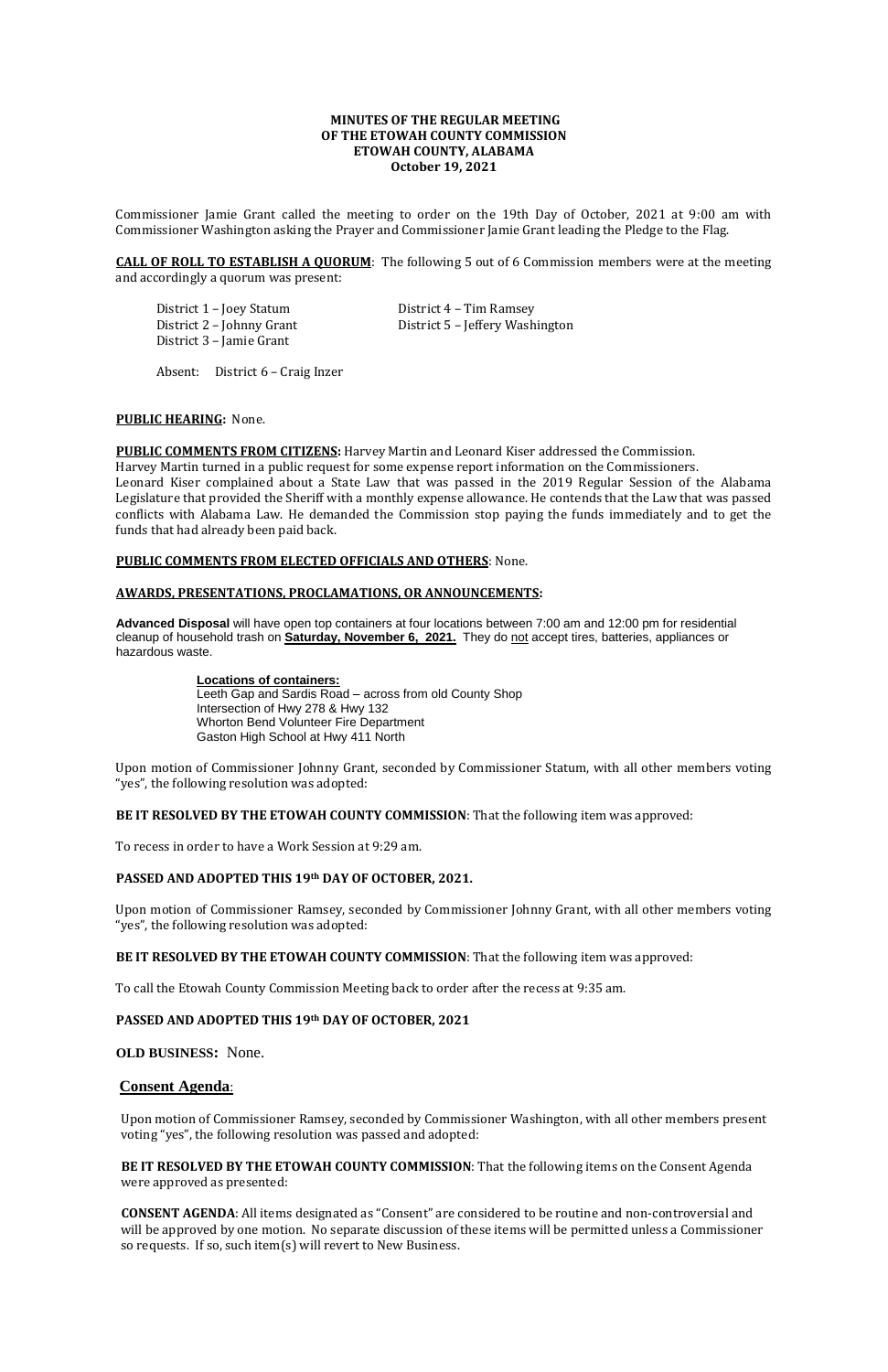- A. That the Minutes of the Regular Meetings dated October 5, 2021, of the Etowah County Commission be, and the same are hereby approved as written.
- B. The Proposed Agenda for October 19th, 2021.
- C. Reported Financial Transactions. A copy of the September 2021 Cash Disbursements and Online Transfers and a copy of the Purchasing Credit Card Charges for July, August, and September, 2021, have been filed in Attachment Book 12, Page 023.
- D. To place the name of Eric Johns in the Sheriff's Office job slot of Deputy Sheriff Certified Part Time (29 hour), effective October 4, 2021. This is a replacement to be paid from the Sheriff's Office, General Fund, at an hourly rate of \$15.36.
- E. To place the name of Matt Sims in the Drug Enforcement Unit job slot of Evidence Technician -DEU Agent Part Time (up to 29 hours), effective November 1, 2021. This is a replacement to be paid from the DEU Fund, at an hourly rate of \$21.22.
- F. To place the name of Jonathan Callahan in the Sheriff's Office job slot of Detention Deputy, effective October 25, 2021. This is a replacement to be paid from the ICE Fund, at an hourly rate of \$14.98.
- G. To place the name of Juvah Williams in the Sheriff's Office job slot of Detention Deputy, effective October 6, 2021. This is a replacement to be paid from the ICE Fund, at an hourly rate of \$14.98.
- H. To place the name of Ralph Kinsey in the Sheriff's Office job slot of Detention Deputy, effective November 1, 2021. This is a replacement to be paid from the ICE Fund, at an hourly rate of \$14.98.
- I. To approve the request of Robert Nail, County Engineer, to hire Billy Wallace as an Equipment Operator, effective October 19, 2021. This is a replacement to be paid from the Gas Tax Fund, at an hourly rate of \$13.24.
- J. To approve the request of Robert Nail, County Engineer, to hire Allen Smith as an Equipment Operator, effective October 19, 2021. This is a replacement to be paid from the Gas Tax Fund, at an hourly rate of \$13.24.
- K. To approve the request of Robert Nail, County Engineer, to transfer Timothy Broom to a Heavy Equipment Operator, effective October 19, 2021. This is a promotion to be paid from the Gas Tax Fund, at an hourly rate of \$14.99.
- L. To approve the request of Robert Nail, County Engineer, to transfer Harold Smith to a Heavy Equipment Operator, effective October 19, 2021. This is a promotion to be paid from the Gas Tax Fund, at an hourly rate of \$14.99.
- M. To approve the request of Melissa Lett, Purchasing Accountant, to renew Bid No FY 2019-2020-04 Batteries Automobiles/Heavy Equipment, with the current vendor, O'Reilly Auto Parts, as provided for in the original bid (for the third and final year).
- N. To approve the request of Melissa Lett, Purchasing Accountant, to award Bid NO FY 2020-2021-24 Janitorial Supplies to McCleskey Brothers, the lowest, responsible bidder.
- O. To approve the request of Kevin Dollar, Deputy Administrator/CFO, to make the following Budget Amendment (due to the purchase of the property and building at 333  $5<sup>th</sup>$  Street N. in Gadsden to be used for extra shop room by the Road Department):

Increase: Operating Transfer Out – Gasoline Tax Fund \$125,000 (111.62000-001) Decrease: Fund Balance (111.35900) \$125,000

|                                      | \$40,283                                                    |
|--------------------------------------|-------------------------------------------------------------|
| Buildings (111.53100-561)            | \$85,600                                                    |
| Operating Transfer in – General Fund | \$125,000                                                   |
| $(111.61000-001)$                    |                                                             |
| Fund Balance (111.35900)             | \$883                                                       |
|                                      | <b>Gasoline Tax Fund:</b><br>Increase: Land (111.53100-521) |

General Fund:

P. To approve all SAFE program banks in Etowah County eligible to be designated as a county depository for the next year for the Probate Office, beginning October 1, 2021.

## **PASSED AND ADOPTED THIS 19th DAY OF OCTOBER, 2021.**

#### **NEW BUSINESS:**

Upon motion of Commissioner Washington, seconded by Commissioner Johnny Grant, with all other members voting "yes", the following resolution was adopted:

### **BE IT RESOLVED BY THE ETOWAH COUNTY COMMISSION**: That the following item was approved:

To approve the Budget for the Mobile Crisis Assistance Team (MCAT) for 2021-2022. A copy of this Budget has been filed in Attachment Book 12, Page 024.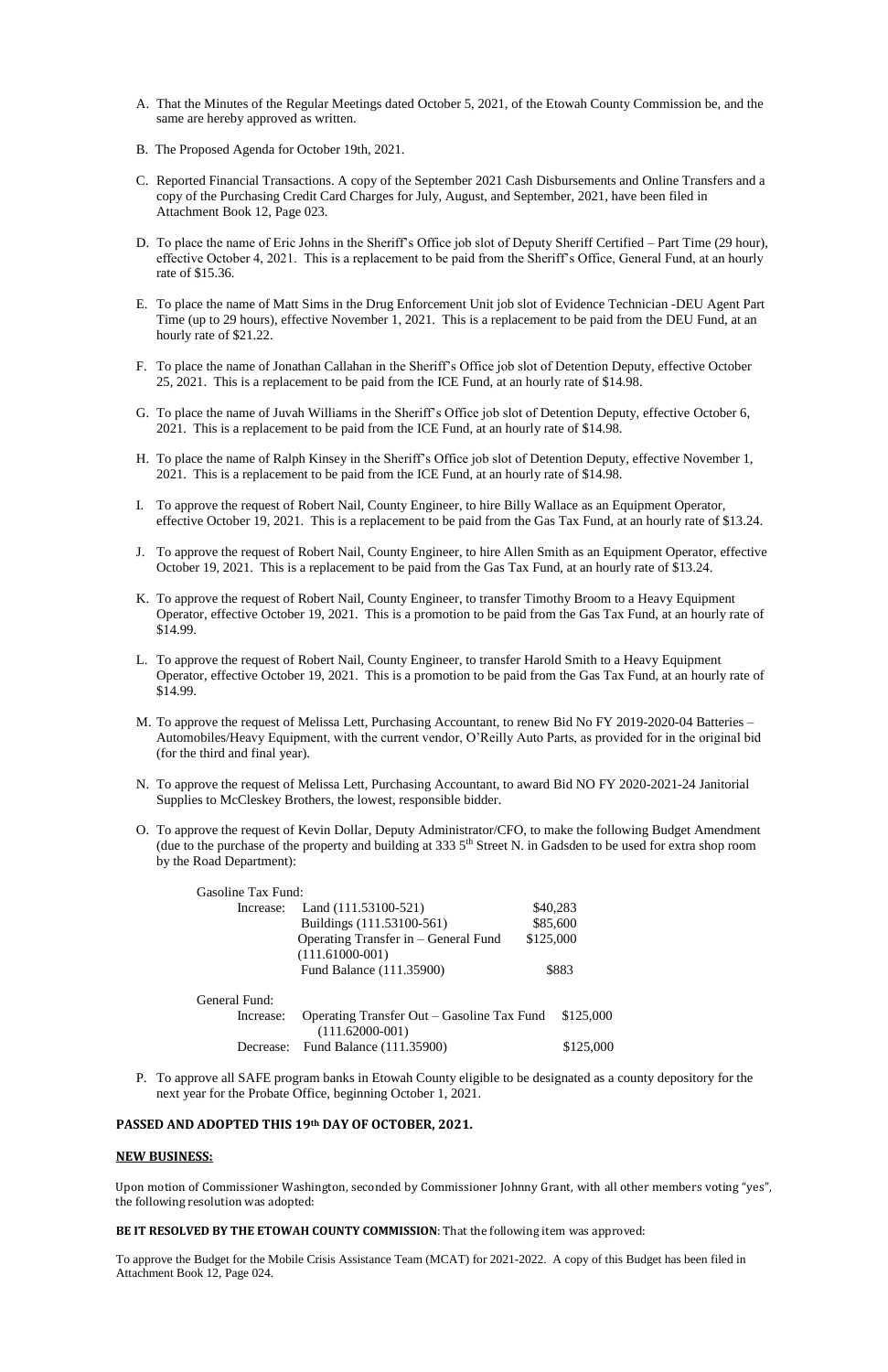## **PASSED AND ADOPTED THIS 19th DAY OF OCTOBER, 2021.**

Upon motion of Commissioner Statum, seconded by Commissioner Johnny Grant, with all other members voting "yes", the following resolution was adopted:

## **BE IT RESOLVED BY THE ETOWAH COUNTY COMMISSION**: That the following item was approved:

To approve the request of Scott Hassell, Judge of Probate, to transfer David Weaver to an External Programs Coordinator (unclassified), effective October 25, 2021. This is a newly created and budgeted to be paid from the MCATS Fund, at an hourly rate of \$25.00.

## **PASSED AND ADOPTED THIS 19th DAY OF OCTOBER, 2021.**

Upon motion of Commissioner Ramsey, seconded by Commissioner Johnny Grant, with all other members voting "yes", the following resolution was adopted:

## **BE IT RESOLVED BY THE ETOWAH COUNTY COMMISSION**: That the following item was approved:

To approve the Resolution of the Etowah County Commission to support the Etowah County Sheriff in his efforts to ensure public safety by continuing to issue pistol permits through his office to all County residents who are duly qualified and to denounce House Bill 39 and Senate Bill 47 which call for the establishment of a pistol permit database with permits being issued through Alabama Law Enforcement Agency in Montgomery; and to authorize the Commission President to sign on behalf of the Commission. A copy of the Resolution has been filed in Attachment Book 12, Page 025.

## **PASSED AND ADOPTED THIS 19th DAY OF OCTOBER, 2021.**

Upon motion of Commissioner Statum, seconded by Commissioner Johnny Grant, with all other members voting "yes", the following resolution was adopted:

## **BE IT RESOLVED BY THE ETOWAH COUNTY COMMISSION**: That the following item was approved:

To approve the following Bid Awards administered through the ACCA County Joint Bid Program for Debris Removal and Monitoring Services for Region 7. (A copy of their bid Submittals is filed in Attachment Book 12, Page 026.) This meets the requirements of FEMA to have a pre-disaster agreement in place but if it's a small amount we do our own.

- a. To award the Bid for the Region 7 Debris Removal Services contract to Crowder Gulf, LLC.
- b. To award the Bid for the Region 7 Debris Monitoring Services contract to DebrisTech, LLC.

## **PASSED AND ADOPTED THIS 19th DAY OF OCTOBER, 2021.**

Upon motion of Commissioner Statum, seconded by Commissioner Ramsey, with all other members voting "yes", the following resolution was adopted:

#### **BE IT RESOLVED BY THE ETOWAH COUNTY COMMISSION**: That the following item was approved

To approve the Resolution extending Etowah County's participation in the Association of County Commissions of Alabama Workers' Compensation Self-Insurers Fund for a three-year period through September 30, 2024 and to authorize the Commission President to execute the agreement. A copy of this Agreement has been filed in Attachment Book 12, Page 027.

## **PASSED AND ADOPTED THIS 19th DAY OF OCTOBER, 2021.**

Upon motion of Commissioner Ramsey, seconded by Commissioner Johnny Grant, with all other members voting "yes", the following resolution was adopted:

#### **BE IT RESOLVED BY THE ETOWAH COUNTY COMMISSION**: That the following item was approved

To adopt a Resolution No. 10192021-1 establishing the National Incident Management System (NIMS) as the Standard for Incident Management in Etowah County, designate Deborah Gaither as the Local Point of Contact, and to authorize the Commission President to execute the document. A copy of this Resolution has been filed in Attachment Book 12, Page 028.

## **PASSED AND ADOPTED THIS 19th DAY OF OCTOBER, 2021.**

Upon motion of Commissioner Statum, seconded by Commissioner Jamie Grant, with all other members voting "yes", the following resolution was adopted:

#### **BE IT RESOLVED BY THE ETOWAH COUNTY COMMISSION**: That the following item was approved

To appoint Tim Ramsey and Bill Brodeur as representatives for the Gadsden-Etowah Emergency Management Agency Executive Committee and to appoint Johnny Grant as the alternative for Tim Ramsey and Shane Ellison as the alternative for Bill Brodeur. This Committee consists of 9 voting members with Etowah County having 2 representatives.

## **PASSED AND ADOPTED THIS 19th DAY OF OCTOBER, 2021.**

Upon motion of Commissioner Ramsey, seconded by Commissioner Johnny Grant, with all other members voting "yes", the following resolution was adopted:

#### **BE IT RESOLVED BY THE ETOWAH COUNTY COMMISSION**: That the following item was approved